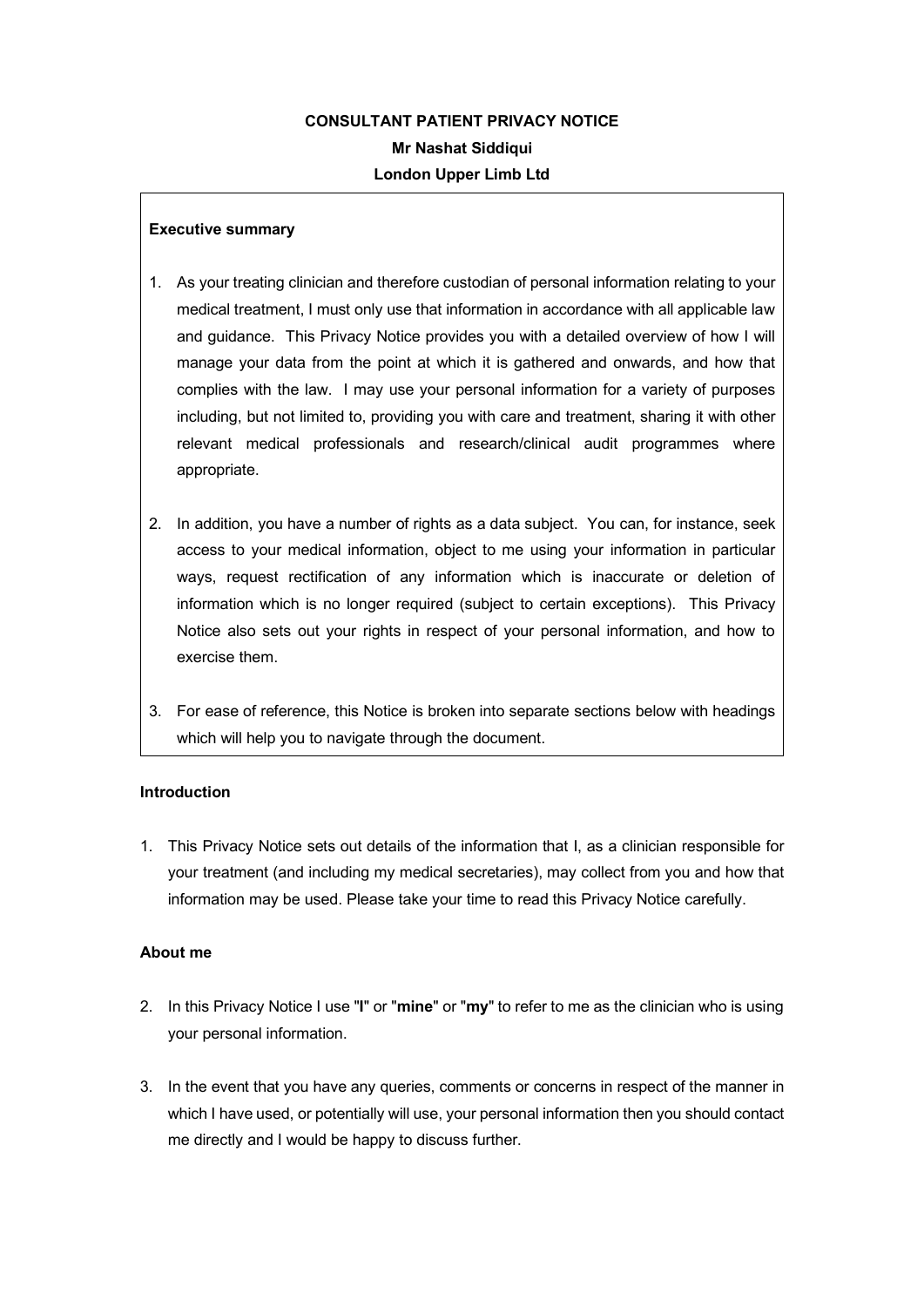#### **Your personal data**

- 4. I am a Data Controller in respect of your personal information which I hold about you. This will mainly relate to your medical treatment, but will be likely to also include other information such as financial data in relation to billing. I must comply with the data protection legislation and relevant guidance when handling your personal information, and so must any medical secretary who assists me in an administrative capacity. Your personal data may include any images taken in relation to your treatment which must not only be managed in accordance with the law and this Privacy Notice but also all applicable professional standards including guidance from the General Medical Council and British Medical Association.
- 5. I will provide your treatment through an independent provider (eg a private hospital) and, in due course, it may be necessary for that independent provider to also process your personal data. It will do so in accordance with the law, the principles of this Privacy Notice and to the extent that it is necessary to do so. This could be where the independent provider needs to arrange other healthcare services as part of your treatment, such as nursing or dietician advice, or support other aspects of the treatment which I provide to you. In that case, that independent provider will become a joint Data Controller in respect of your personal information and you will be provided with a copy of their Privacy Notice which sets out how they will manage that information.
- 6. Your personal information will be handled in accordance with the principles set out within this Privacy Notice. This means that whenever I use your personal data, I will only do so as set out in this Privacy Notice. From time to time, I may process your personal information at a site other than that of an independent provider (medical or non-medical), as may my medical secretary.

#### **What personal information do I collect and use from patients?**

- 7. I will use "special categories of personal information" (previously known as "sensitive personal data") about you, such as information relating to your physical and mental health.
- 8. If you provide personal information to me about other individuals (including medical or financial information) you should inform the individual about the contents of this Privacy Notice. I will also process such information in accordance with this Privacy Notice.
- 9. In addition, you should note that in the event you amend data which I already hold about you (for instance by amending a pre-populated form) then I will update our systems to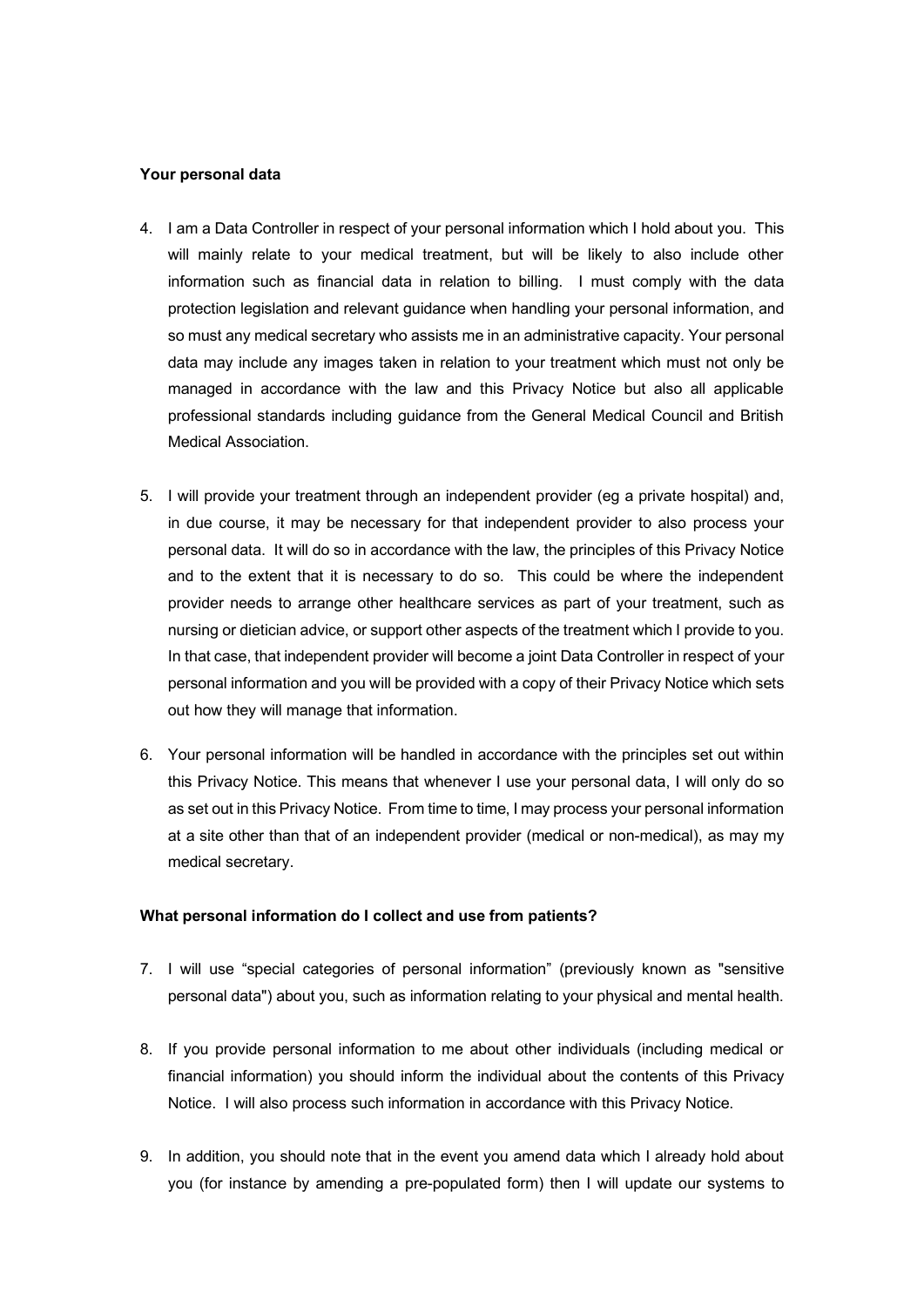reflect the amendments. Our systems will continue to store historical data.

## **Personal information**

- 10. As one of my patients, the personal information I hold about you may include the following:
	- a) Name
	- b) Contact details, such as postal address, email address and telephone number (including mobile phone number)
	- c) Financial information, such as credit card details used to pay us and insurance policy details
	- d) Occupation
	- e) Emergency contact details, including next of kin
	- f) Background referral details

### **Special Categories Personal Information**

- 11. As one of my patients, I will hold information relating to your medical treatment which is known as a special category of personal data under the law, meaning that it must be handled even more sensitively. This may include the following:
	- a) Details of your current or former physical or mental health, including information about any healthcare you have received from other healthcare providers such as GPs, dentists or hospitals (private and/or NHS), which may include details of clinic and hospital visits, as well as medicines administered. I will provide further details below on the manner in which I handle such information.
	- b) Details of services you have received from me
	- c) Details of your nationality, race and/or ethnicity
	- d) Details of your religion
	- e) Details of any genetic data or biometric data relating to you
- 12. The confidentiality of your medical information is important to me, and I make every effort to prevent unauthorised access to and use of information relating to your current or former physical and mental health (or indeed any of your personal information more generally). In doing so, I will comply with UK data protection law, including the Data Protection Act 2018 and all applicable medical confidentiality guidelines issued by professional bodies including, but not limited to, the General Medical Council and the British Medical Association.
- 13. From 25 May 2018, the current Data Protection Act will be replaced by the EU General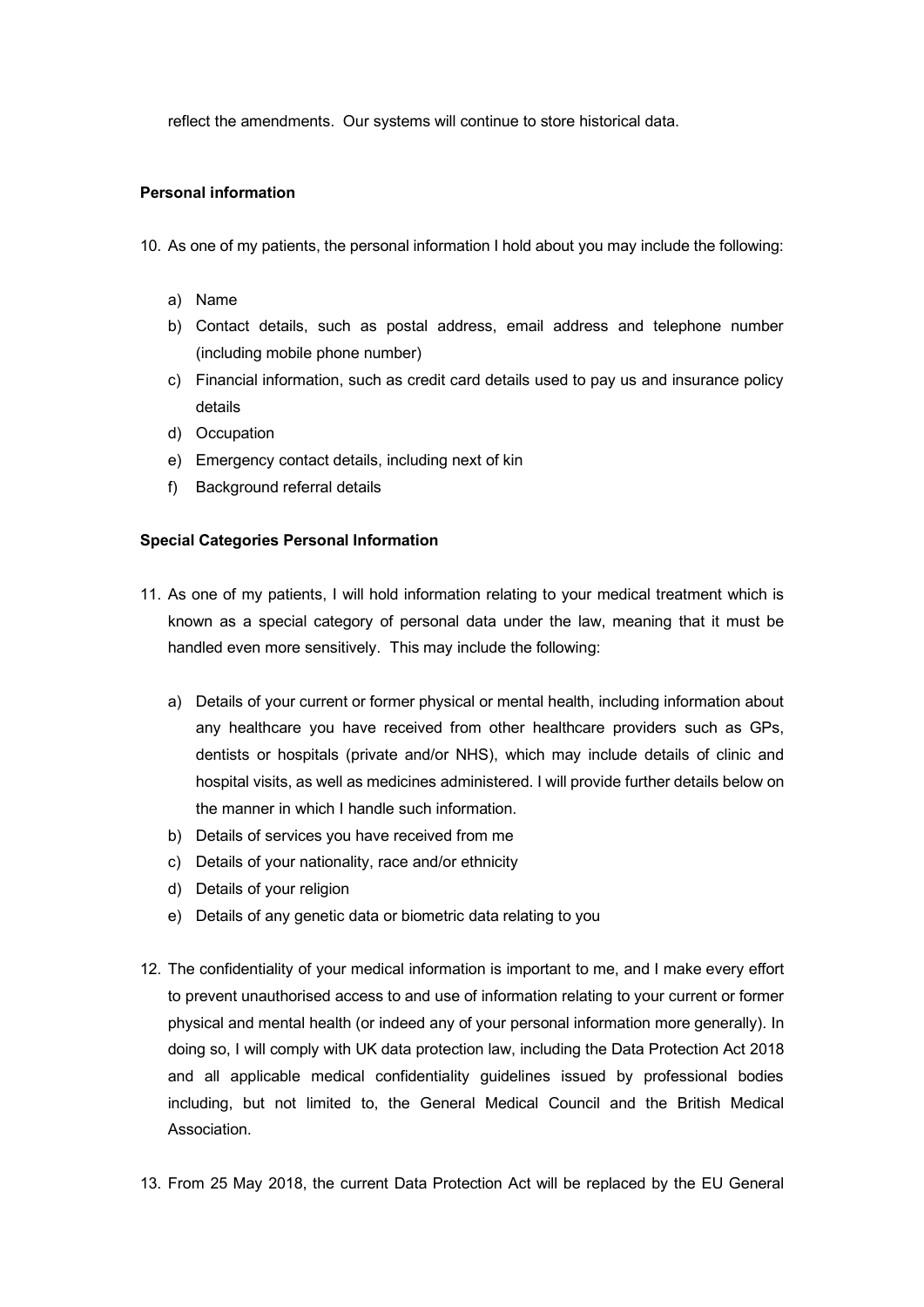Data Protection Regulation (**GDPR**) and a new Data Protection Act. All uses of your information will comply with the GDPR and the new Data Protection Act from that date onwards.

## **How do I collect your information?**

- 14. I may collect personal information from a number of different sources including, but not limited to:
	- a) GPs
	- b) Dentists
	- c) Other hospitals, both NHS and private
	- d) Mental health providers
	- e) Commissioners of healthcare services
	- f) Other clinicians (including their medical secretaries)
	- g) Physiotherapists, Osteopaths, Chiropractors or other healthcare providers.

# **Directly from you**

15. Information may be collected directly from you when:

- a) You enter into a contract with me or an independent provider for the provision of healthcare services
- b) You use those services
- c) You complete enquiry forms on the independent provider website or my own website contact forms
- d) You submit a query to me including by email or by social media
- e) You correspond with me by letter, email, telephone or social media.

# **From other healthcare organisations**

- 16. My patients will usually receive healthcare from other organisations, and so in order to provide you with the best treatment possible I may have to collect personal information about you from them. These may include:
	- a) Medical records from your GP
	- b) Medical records from other clinicians (including their medical secretaries)
	- c) Medical records from your dentist
	- d) Medical records from the NHS or any private healthcare organisation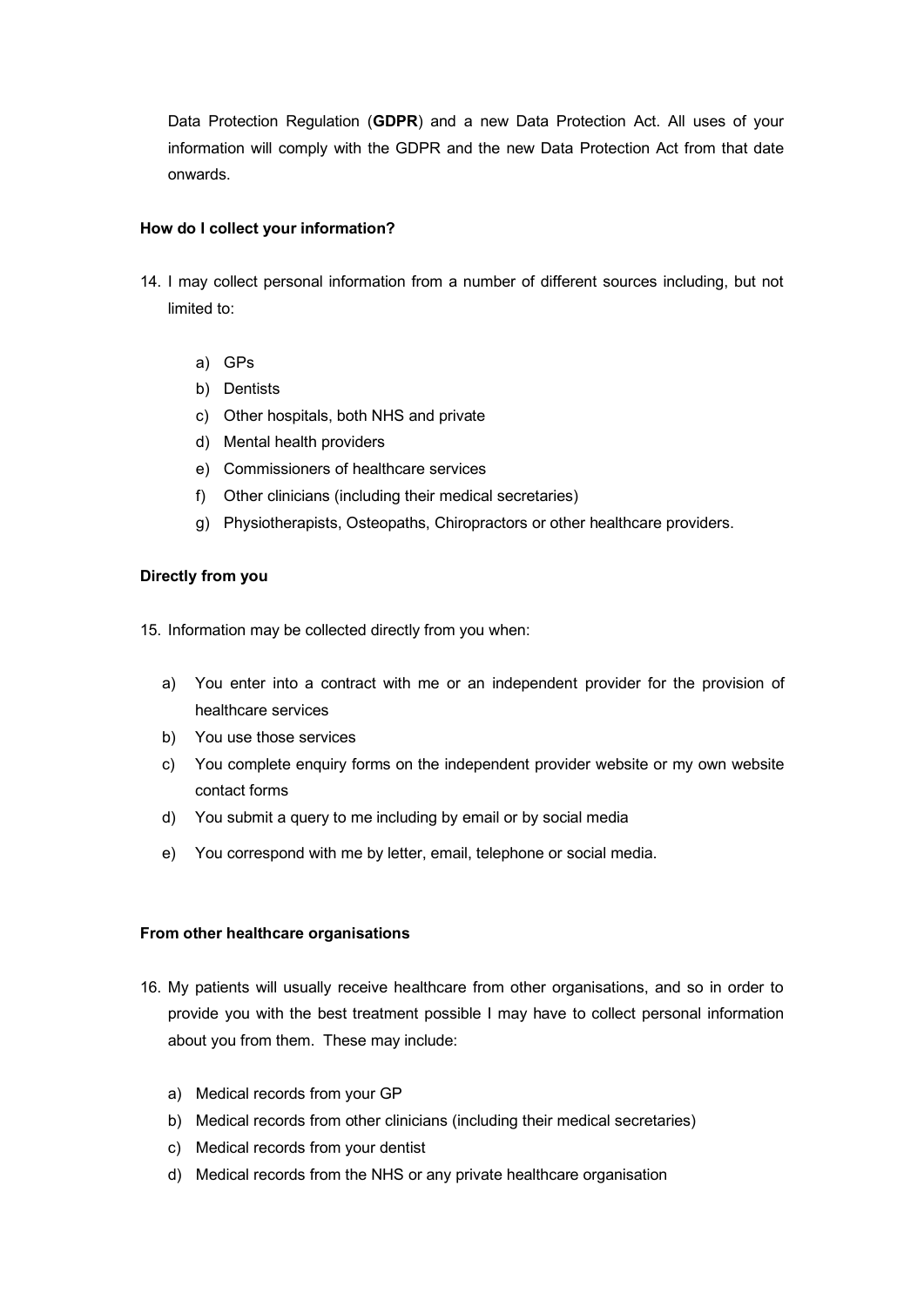17. Medical records include information about your diagnosis, clinic and hospital visits and medicines administered.

# **From third parties**

- 18. As detailed in the previous section, it is often necessary to seek information from other healthcare organisations. I may also collect information about you from third parties when:
	- a) You are referred to me for the provision of services including healthcare services
	- b) I liaise with your current or former employer, health professional or other treatment or benefit provider
	- c) I liaise with your family
	- d) I liaise with your insurance policy provider
	- e) I deal with experts (including medical experts) and other service providers about services you have received or are receiving from me
	- f) I deal with NHS health service bodies about services you have received or are receiving from us
	- g) I liaise with credit reference agencies
	- h) I liaise with debt collection agencies
	- i) I liaise with Government agencies, including the Ministry of Defence, the Home Office and HMRC

#### **How will I communicate with you?**

- 19. I may communicate with you in a range of ways, including by telephone, SMS, email, and / or post. If I contact you using the telephone number(s) which you have provided (landline and/or mobile), and you are not available which results in the call being directed to a voicemail and/or answering service, I may leave a voice message on your voicemail and/or answering service as appropriate, and including only sufficient basic details to enable you to identify who the call is from, very limited detail as to the reason for the call and how to call me back.
- 20. However:
	- a) to ensure that I provide you with timely updates and reminders in relation to your healthcare (including basic administration information and appointment information (including reminders)), I may communicate with you by SMS and/or unencrypted email (where you have provided me with your SMS or email address)
	- b) to provide you with your medical information (including test results and other clinical updates) and/or invoicing information, I may communicate with you by email (which will be encrypted) where you have provided me with your email address.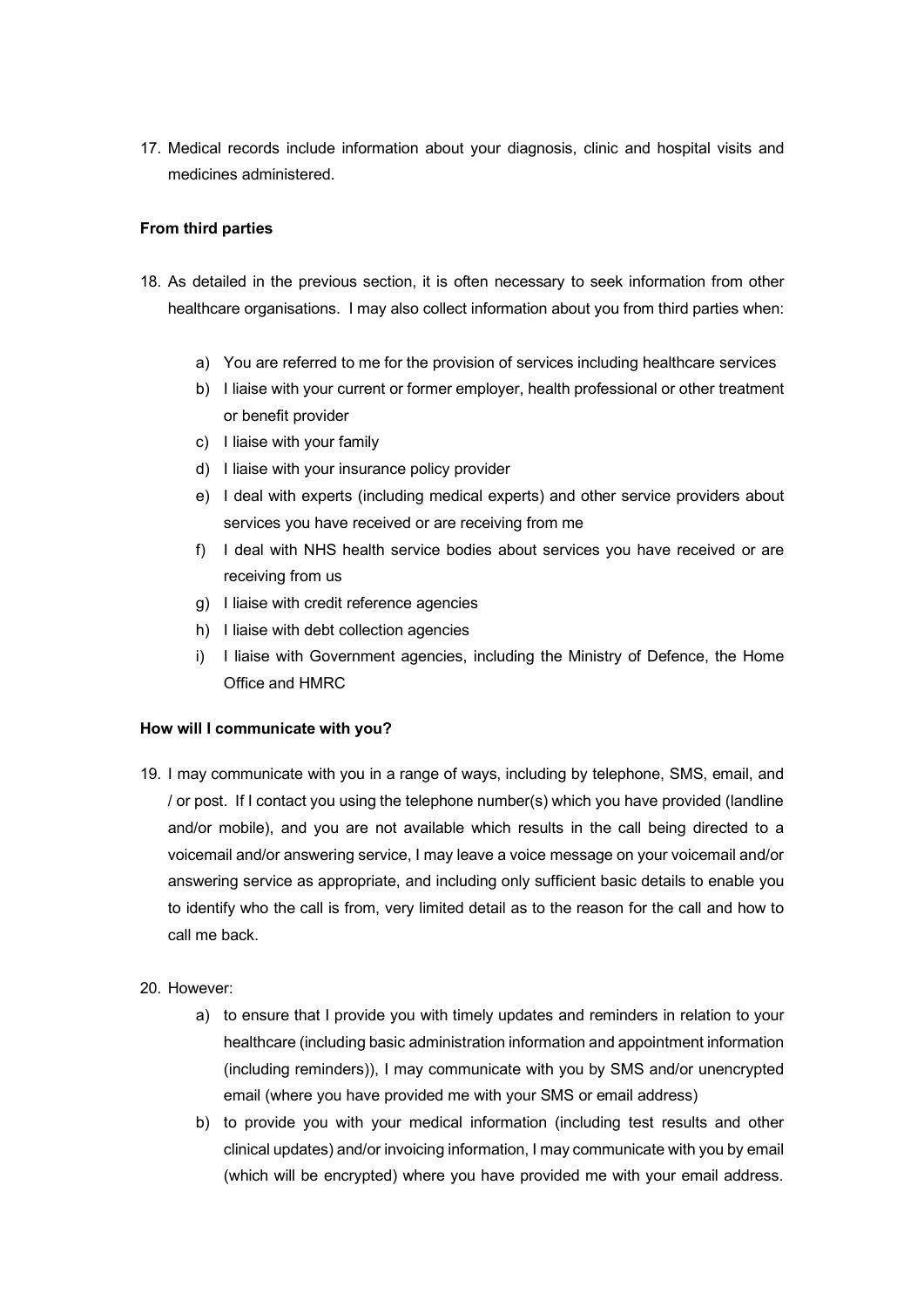The first time I send you any important encrypted email that I am not also sending by post or which requires action to be taken, I will endeavour to contact you separately to ensure that you are able to access the encrypted email you are sent.

21. Please note that although providing your mobile number and email address and stating a preference to be communicated by a particular method will be taken as an affirmative confirmation that you are happy for us to contact you in that manner, I am not relying on your consent to process your personal data in order to correspond with you about your treatment. As set out further below, processing your personal data for those purposes is justified on the basis that it is necessary to provide you with healthcare service.

### **What are the purposes for which your information is used?**

- 22. I may 'process' your information for a number of different purposes, which is essentially the language used by the law to mean using your data. Each time I use your data I must have a legal justification to do so. The particular justification will depend on the purpose of the proposed use of your data. When the information that we process is classed as a "special category of personal information", I must have a specific additional legal justification in order to use it as proposed.
- 23. Generally I will rely on the following legal justifications, or 'grounds':
	- a) Taking steps at your request so that you can enter into a contract with me to receive healthcare services from us.
	- b) For the purposes of providing you with healthcare pursuant to a contract between you and I. I will rely on this for activities such as supporting your medical treatment or care and other benefits, supporting your nurse, carer or other healthcare professional and providing other services to you.
	- c) I have an appropriate business need to process your personal information and such business need does not cause harm to you. I will rely on this for activities such as quality assurance, maintaining my business records, monitoring outcomes and responding to any complaints.
	- d) I have a legal or regulatory obligation to use such personal information.
	- e) I need to use such personal information to establish, exercise or defend my legal rights.
	- f) You have provided your consent to my use of your personal information.
- 24. Note that failure to provide your information further to a contractual requirement with me may mean that I am unable to set you up as a patient or facilitate the provision of your healthcare.
- 25. I provide further detail on these grounds in the sections below.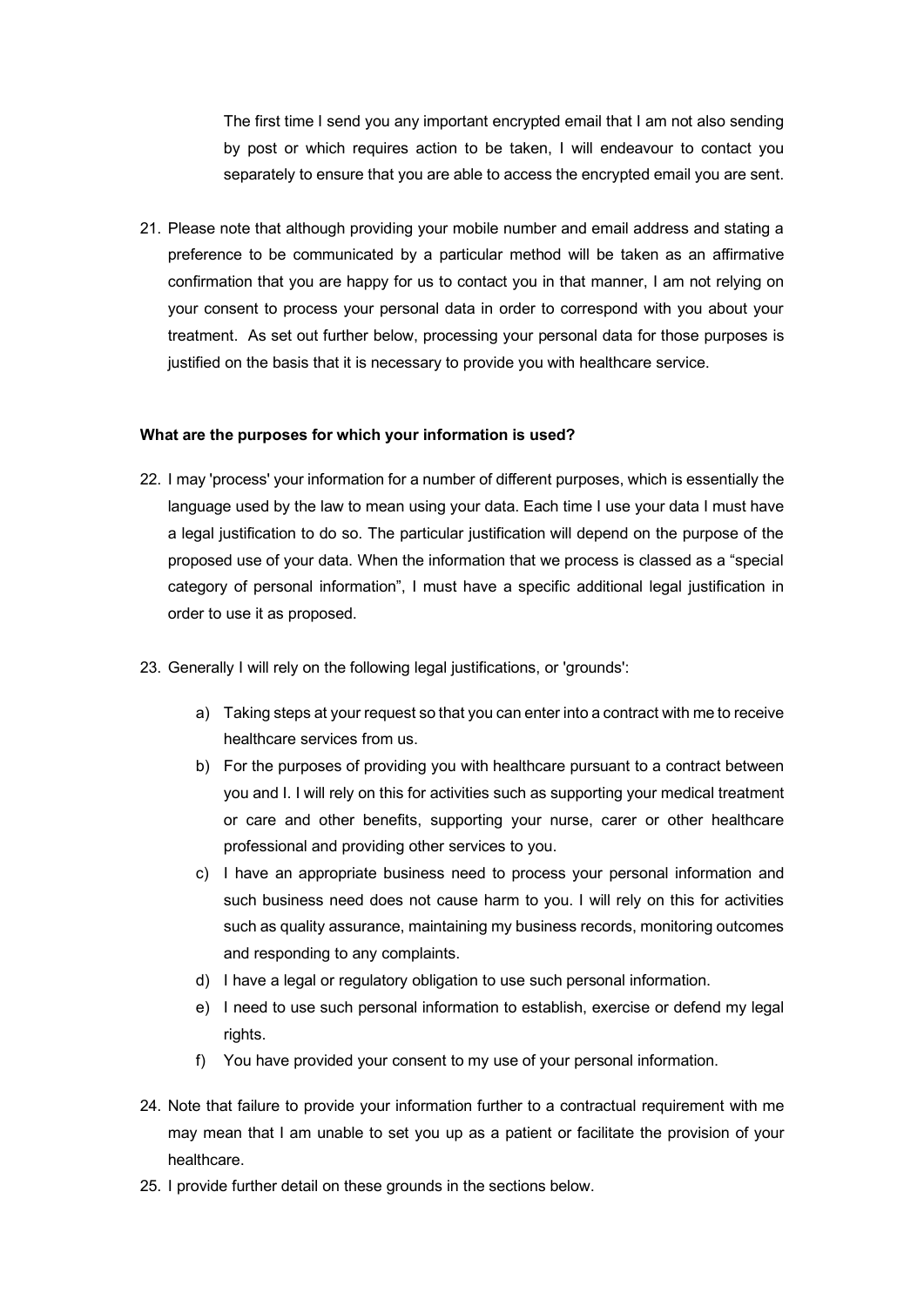## *Appropriate business needs*

26. One legal ground for processing personal data is where I do so in pursuit of legitimate interests and those interests are not overridden by your privacy rights. Where I refer to use for my appropriate business needs, I am relying on this legal ground.

# **The right to object to other uses of your personal data**

27. You have a range of rights in respect of your personal data, as set out in detail in sections 70-91. This includes the right to object to me using your personal information in a particular way (such as sharing that information with third parties), and I must stop using it in that way unless specific exceptions apply. This includes, for example, if it is necessary to defend a legal claim brought against me, or it is otherwise necessary for the purposes of your ongoing treatment.

**You will find details of my legal grounds for each of our processing purposes below. I have set out individually those purposes for which I will use your personal information, and under each one I set out the legal justifications, or grounds, which allow me to do so. You will note that I have set out a legal ground, as well as an 'additional' legal ground for special categories of personal information. This is because I have to demonstrate additional legal grounds where using information which relates to a person's healthcare, as I will be the majority of the times I use your personal information.** 

# *Purpose 1: To set you up as my patient, including carrying out fraud, credit, anti-money laundering and other regulatory checks*

- 28. As is common with most businesses, I have to carry out necessary checks in order for you to become a patient. These include standard background checks, which I cannot perform without using your personal information.
- 29. **Legal ground:** Taking the necessary steps so that you can enter into a contract with me for the delivery of healthcare.
- 30. **Additional legal ground for special categories of personal information**: The use is necessary for reasons of substantial public interest, and it is also in my legitimate interests to do so.

# *Purpose 2: To provide you with healthcare and related services*

31. Clearly, the reason you come to me is to provide you with healthcare, and so I have to use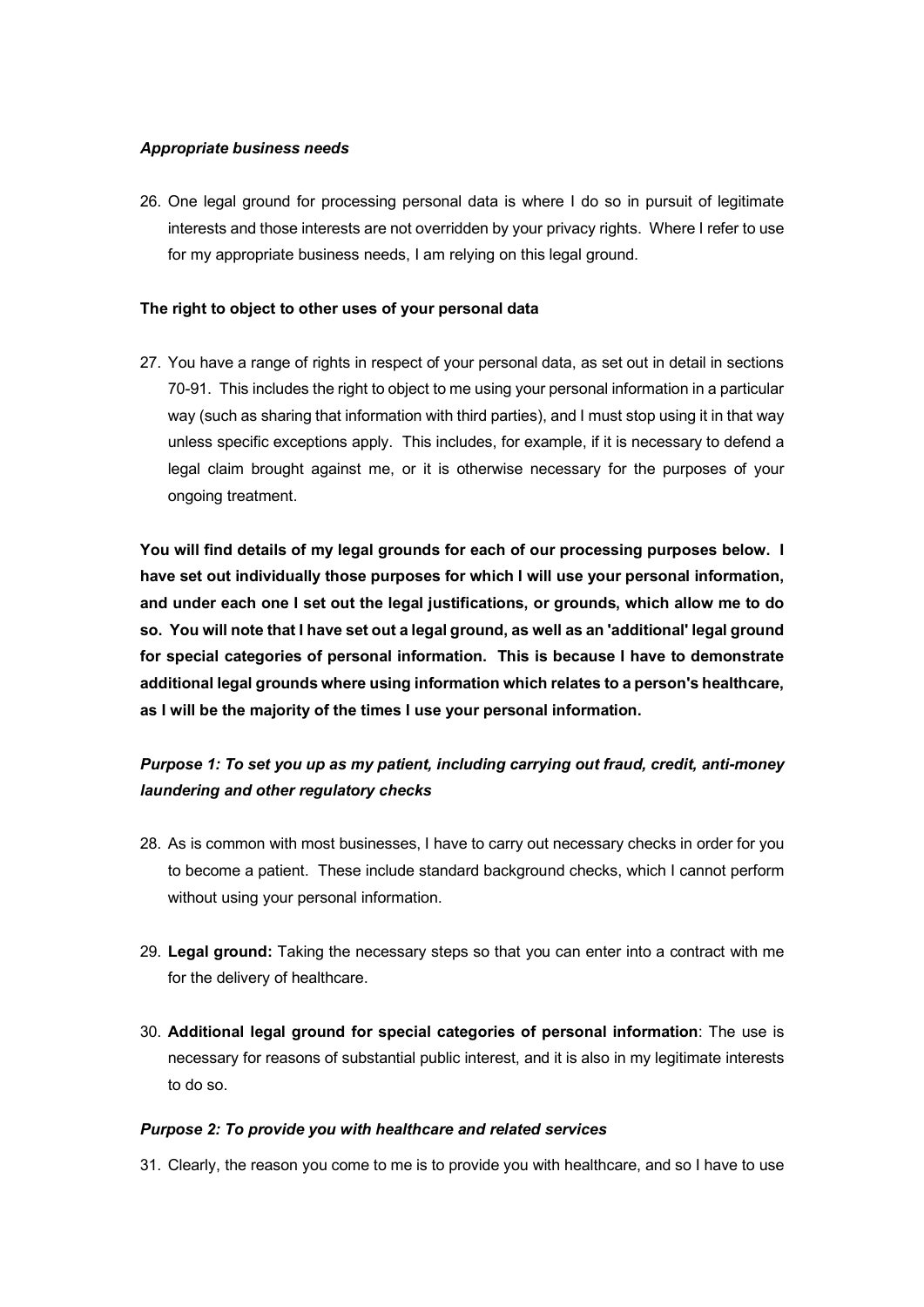your personal information for that purpose.

# 32. **Legal grounds:**

- a) Providing you with healthcare and related services
- b) Fulfilling my contract with you for the delivery of healthcare

# 33. **Additional legal grounds for special categories of personal information**:

- a) I need to use the data in order to provide healthcare services to you
- b) The use is necessary to protect your vital interests where you are physically or legally incapable of giving consent

# *Purpose 3: For account settlement purposes*

34. I will use your personal information in order to ensure that your account and billing is fully accurate and up-to-date

# 35. **Legal grounds:**

- a) My providing you healthcare and other related services
- b) Fulfilling my contract with you for the delivery of healthcare
- c) My having an appropriate business need to use your information which does not overly prejudice you
- d) Your consent

# 36. **Additional legal grounds for special categories of personal information**:

- a) I need to use the data in order to provide healthcare services to you
- b) The use is necessary in order for me to establish, exercise or defend my legal rights
- c) Your consent

# **Purpose 4: For medical audit/research purposes**

# **Clinical audit**

37. I may process your personal data for the purposes of local clinical audit – i.e. an audit carried out by myself or my direct team for the purposes of assessing outcomes for patients and identifying improvements which could be made for the future. I am able to do so on the basis of my legitimate interest and the public interest in statistical and scientific research, and with appropriate safeguards in place. You are, however, entitled to object to my using your personal data for this purpose, and as a result of which I would need to stop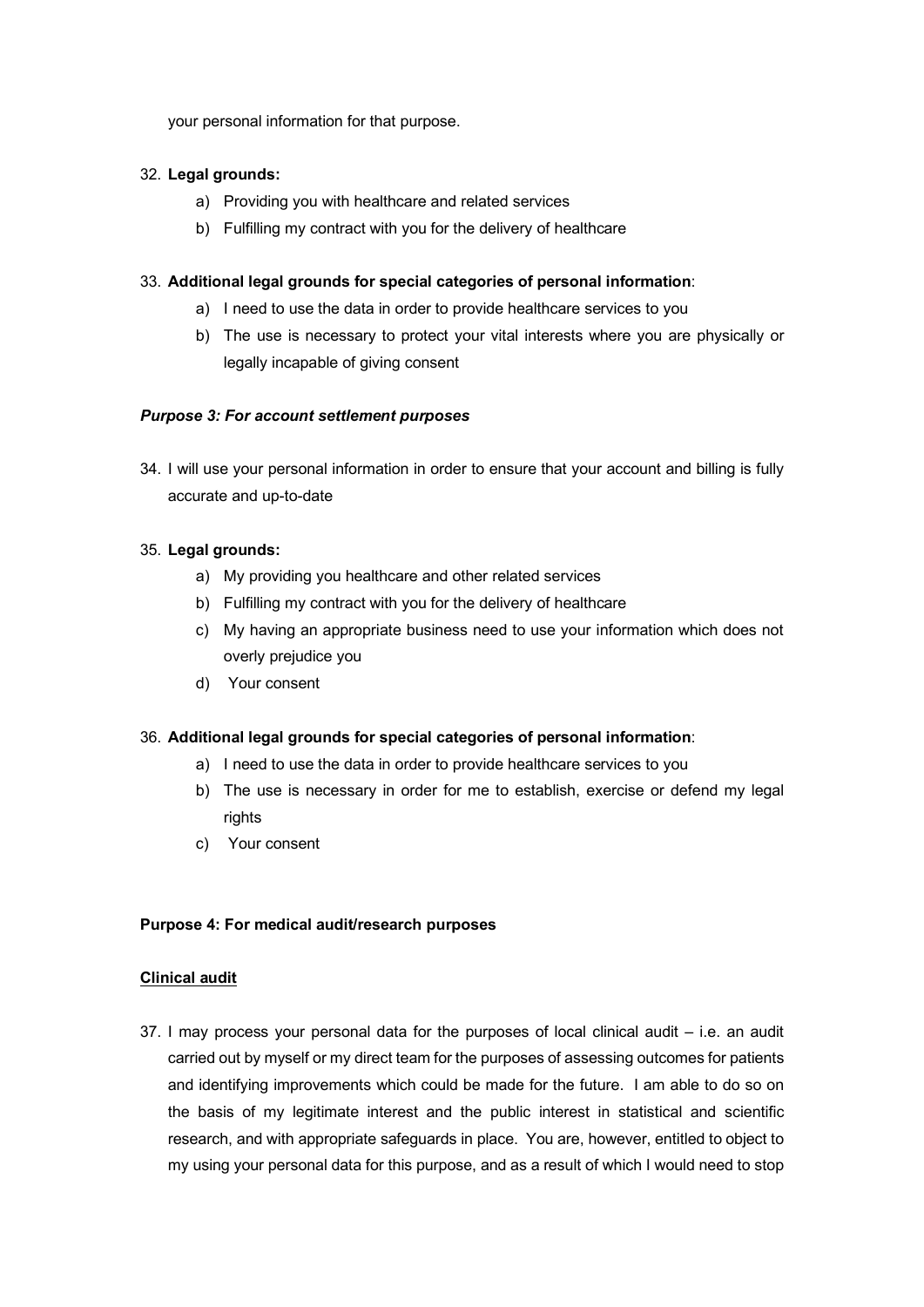doing so. If you would like to raise such an objection then please contact me.

38. I may also be asked to share information with U.K. registries for which ethical approval is not necessarily required but which form part of the National Clinical Audit programme, hosted by NHS England and who provide a list of National Clinical Audit and Clinical Outcome Review programmes and other quality improvement programmes which we should prioritise for participation. I may do so without your consent provided that the particular audit registry has received statutory approval, or where the information will be provided in a purely anonymous form, otherwise your consent will be needed and either I will seek this from you or the registry themselves will do so.

#### **Medical research**

- 39. I may also be asked to participate in medical research and share data with ethically approved third party research organisations.
- 40. I will share your personal data only to the extent that it is necessary to do so in assisting research and as permitted by law. Some research projects will have received statutory approval such that consent may not be required in order to use your personal data. In those circumstances, your personal will be shared on the basis that:

#### **Legal grounds:**

a) I have a legitimate interest in helping with medical research and have put appropriate safeguards in place to protect your privacy

#### **Additional legal grounds for special categories of personal information:**

- b) The processing is necessary in the public interest for statistical and scientific research purposes
- 41. In the event that consent is required then either I will seek this from you, or the research agency will do so.

# *Purpose 5: Communicating with you and resolving any queries or complaints that you might have.*

42. From time to time, patients may raise queries, or even complaints, with me and/or the independent provider. I take those communications very seriously. It is important that I am able to resolve such matters fully and properly and so I, as well as the independent provider will need to use your personal information in order to do so.

#### 43. **Legal grounds:**

a) Providing you with healthcare and other related services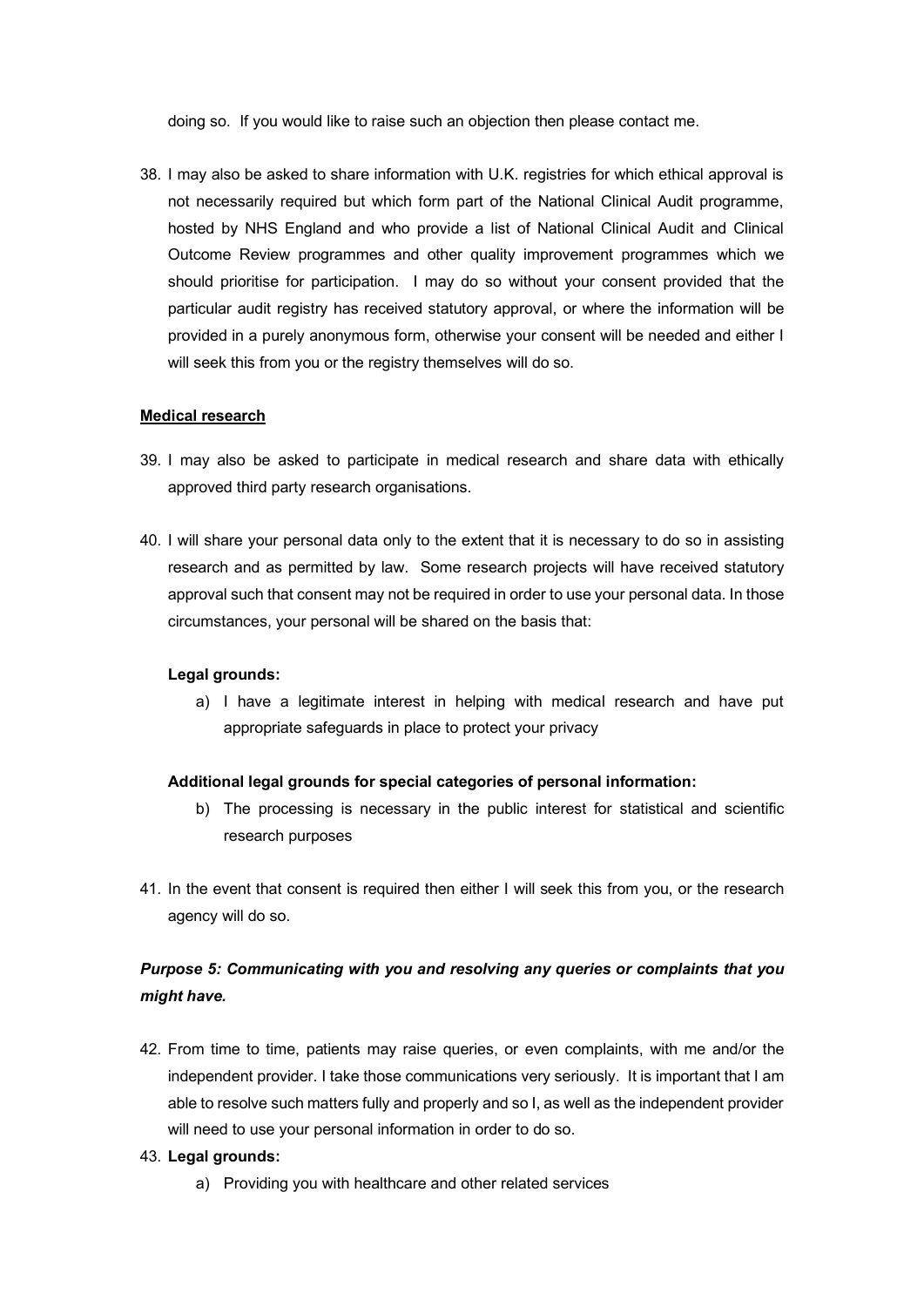b) Having an appropriate business need to use your information which does not overly prejudice you

# 44. **Additional legal grounds for special categories of personal information**:

- a) The use is necessary for the provision of healthcare or treatment pursuant to a contract with a health professional
- b) The use is necessary in order for me to establish, exercise or defend my legal rights

# *Purpose 6: Communicating with any other individual that you ask us to update about your care and updating other healthcare professionals about your care.*

45. In addition, other healthcare professionals or organisations may need to know about your treatment in order for them to provide you with safe and effective care, and so I may need to share your personal information with them. Further details on the third parties who may need access to your information is set out at section 58 below.

# 46. **Legal grounds:**

- a) Providing you with healthcare and other related services
- b) I have a legitimate interest in ensuring that other healthcare professionals who are routinely involved in your care have a full picture of your treatment

# 47. **Additional legal ground for special categories of personal information:**

- a) I need to use the data in order to provide healthcare services to you
- b) The use is necessary for reasons of substantial public interest under UK law
- c) The use is necessary in order for me to establish, exercise or defend my legal rights
- 48. I also participate in initiatives to monitor safety and quality, helping to ensure that patients are getting the best possible outcomes from their treatment and care. The Competition and Markets Authority Private Healthcare Market Investigation Order 2014 established the Private Healthcare Information Network ("**PHIN**"), as an organisation who will monitor outcomes of patients who receive private treatment. Under Article 21 of that Order, I am required to provide PHIN with information related to your treatment, including your NHS Number in England and Wales, CHI Number in Scotland or Health and Care Number in Northern Ireland), the nature of your procedure, whether there were any complications such as infection or the need for readmission/admission to a NHS facility and also the feedback you provided as part of any PROMs surveys. PHIN will use your information in order to share it with the NHS, and track whether you have received any follow-up treatment.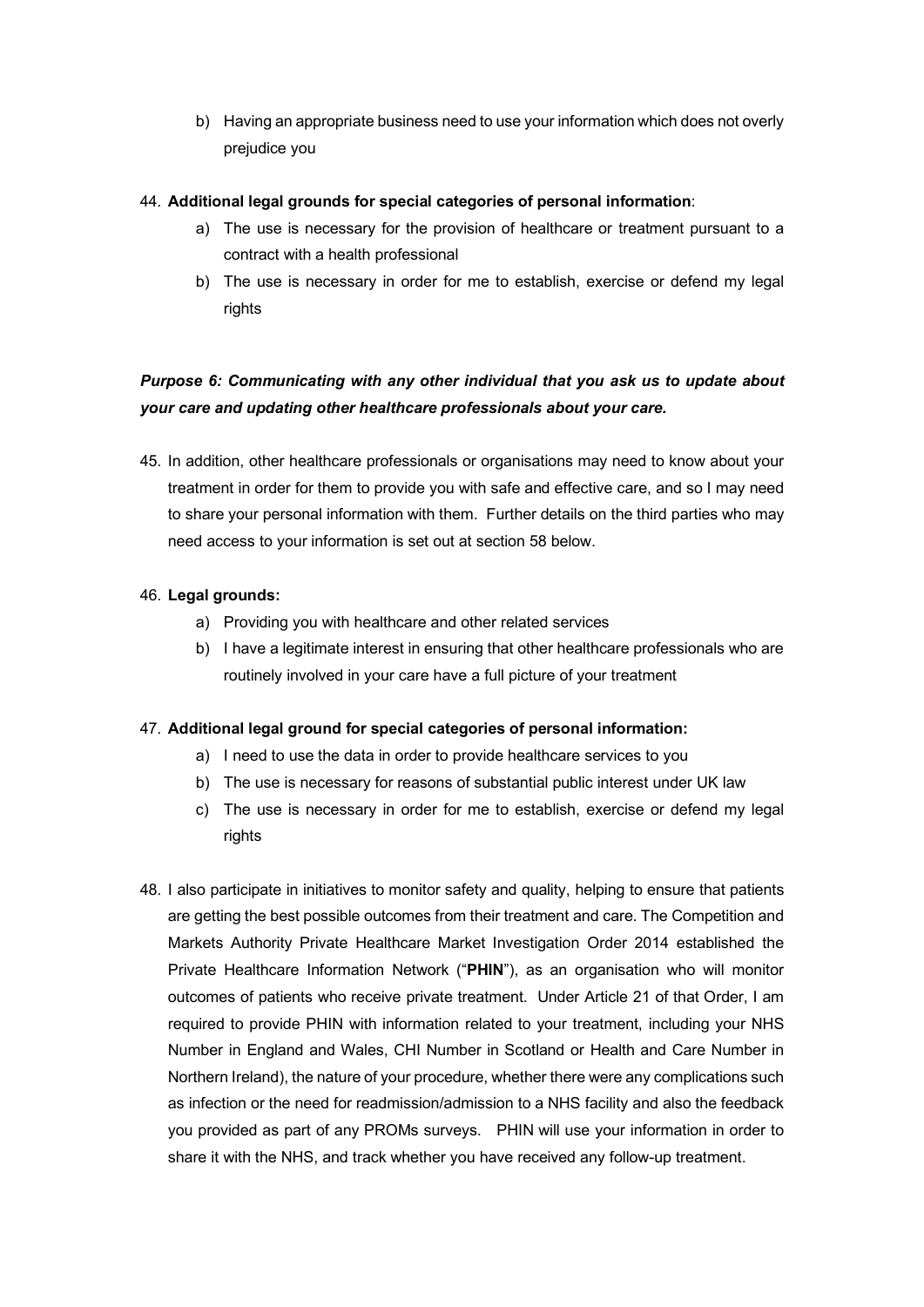49. The records that I share may contain personal and medical information about patients, including you. PHIN, like me, will apply the highest standards of confidentiality to personal information in accordance with data protection laws and the duty of confidentiality. Any information that is published by PHIN will always be in anonymised statistical form and will not be shared or analysed for any purpose other than those stated. Further information about how PHIN uses information, including its Privacy Notice, is available at www.phin.org.uk.

# *Purpose 7: Complying with our legal or regulatory obligations, and defending or exercising our legal rights*

50. As a provider of healthcare, I am subject to a wide range of legal and regulatory responsibilities which is not possible to list fully here. I may be required by law or by regulators to provide personal information, and in which case I will have a legal responsibility to do so. From time to time, clinicians are unfortunately also the subject of legal actions or complaints. In order to fully investigate and respond to those actions, it is necessary to access your personal information (although only to the extent that it is necessary and relevant to the subject-matter).

# 51. **Legal grounds:**

a) The use is necessary in order for us to comply with our legal obligations

### 52. **Additional legal ground for special categories of personal information:**

- a) I need to use the data in order for others to provide informed healthcare services to you
- b) The use is necessary for reasons of the provision of health or social care or treatment or the management of health or social care systems
- c) The use is necessary for establishing, exercising or defending legal claims
- 53. I am also required by law to conduct audits of health records, including medical information, for quality assurance purposes. Your personal and medical information will be treated in accordance with guidance issued by the Care Quality Commission (England), Health Inspectorate Wales and Healthcare Improvement Scotland

# *Purpose 8: Managing my business operations such as maintaining accounting records, analysis of financial results, internal audit requirements, receiving professional advice (e.g. tax or legal advice)*

54. In order to do this, I will not need to use your special categories of personal information and so I have not identified the additional ground to use your information for this purpose.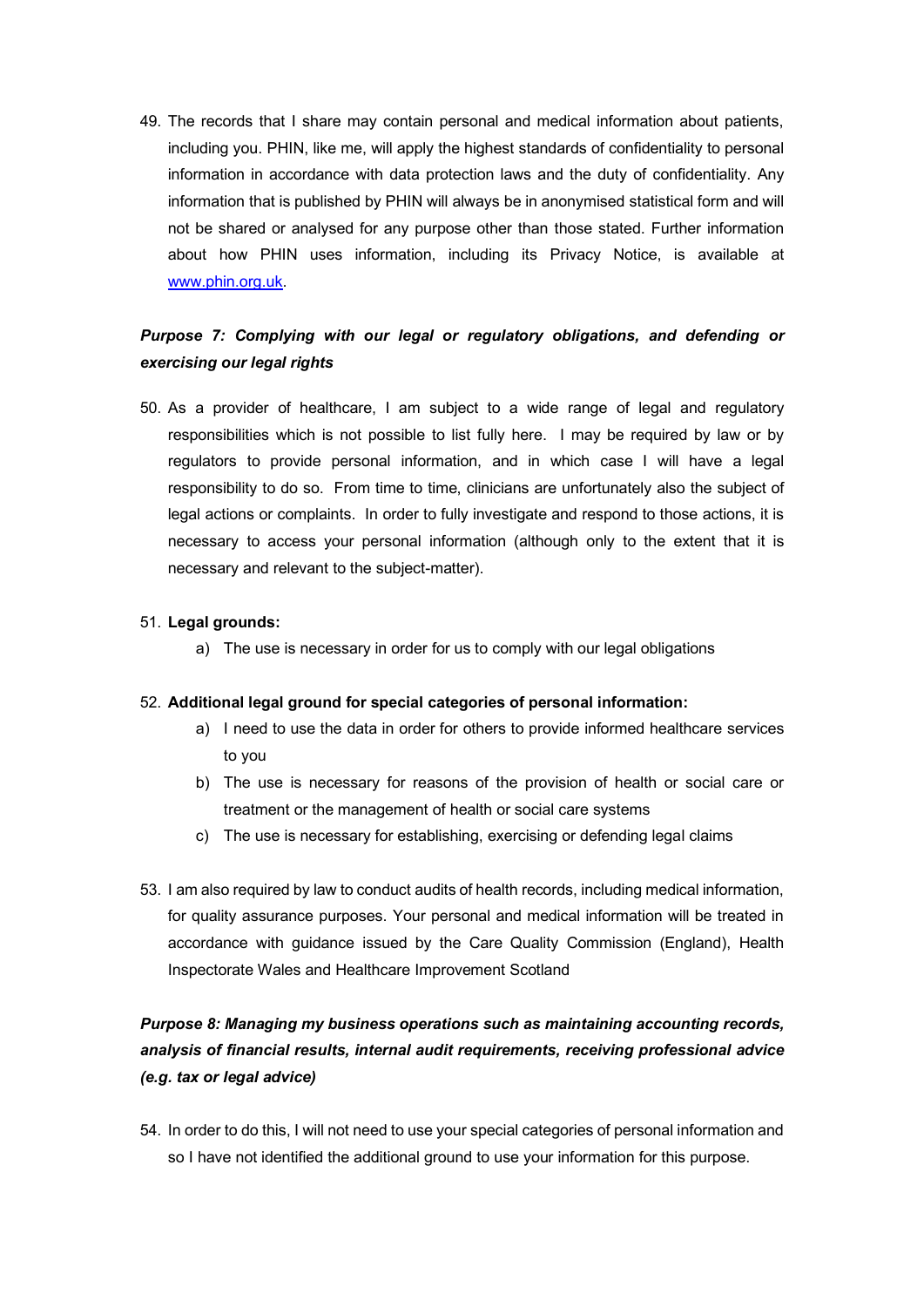# 55. **Legal grounds**:

a) My having an appropriate business need to use your information which does not overly prejudice you

# *Purpose 9: Provide marketing information to you (including information about other products and services offered by selected third-party partners) in accordance with preferences you have expressed.*

56. As a provider of private healthcare services, I need to carry out marketing but am mindful of your rights and expectations in that regard. As a result, I will only provide you with marketing which is relevant to my business and only where you have specifically confirmed your consent to do so.

# 57. **Legal grounds:**

- a) My having an appropriate business need to use your information which does not overly prejudice you
- b) You have provided your consent

# *Disclosures to third parties*:

- 58. I may disclose your information to the third parties listed below for the purposes described in this Privacy Notice. This might include:
	- a) A doctor, nurse, carer or any other healthcare professional involved in your treatment
	- b) Other members of support staff involved in the delivery of your care, like receptionists and porters
	- c) Anyone that you ask me to communicate with or provide as an emergency contact, for example your next of kin or carer
	- d) NHS organisations, including NHS Resolution, NHS England, Department of Health
	- e) Other private sector healthcare providers
	- f) Your GP
	- g) Your dentist
	- h) Other clinicians (including their medical secretaries)
	- i) Third parties who assist in the administration of your healthcare, such as insurance companies
	- j) Private Healthcare Information Network
	- k) National and other professional research/audit programmes and registries, as detailed under purpose 4 above
	- l) Government bodies, including the Ministry of Defence, the Home Office and HMRC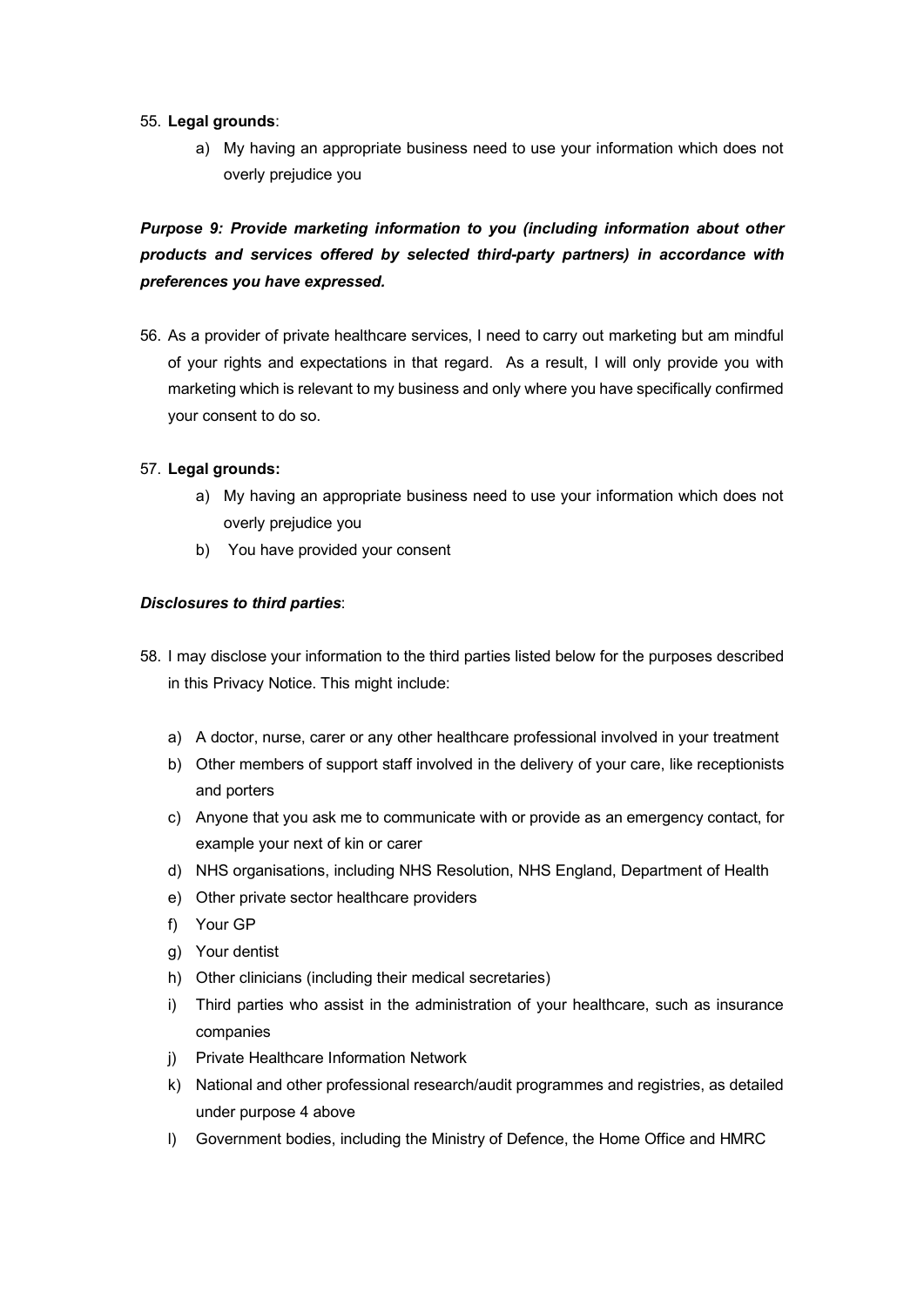- m) Our regulators, like the Care Quality Commission, Health Inspectorate Wales and Healthcare Improvement Scotland
- n) The police and other third parties where reasonably necessary for the prevention or detection of crime
- o) Our insurers
- p) Debt collection agencies
- q) Credit referencing agencies
- r) Our third party services providers such as IT suppliers, actuaries, auditors, lawyers, marketing agencies, document management providers and tax advisers
- s) Selected third parties in connection with any sale, transfer or disposal of our business
- t) I may also use your personal information to provide you with information about products or services which may be of interest to you where you have provided your consent for me to do so.
- 59. I may communicate with these third parties in a variety of ways including, but not limited to, email, post, fax and telephone.

# **What marketing activities do I carry out?**

- 60. I may also use your personal information to provide you with information about products or services which may be of interest to you where you have provided your consent for me to do so.
- 61. If you no longer wish to receive marketing emails, you can always contact me to update your contact preferences.
- 62. If you no longer wish to receive non-website based marketing information, please contact me.

# **Automated Decision Making**

63. An automated decision is a decision made by computer without any human input, and there will be no automated decision-making in relation to your treatment or other decisions which will produce legal or similarly significant effects.

# **How long do I keep personal information for?**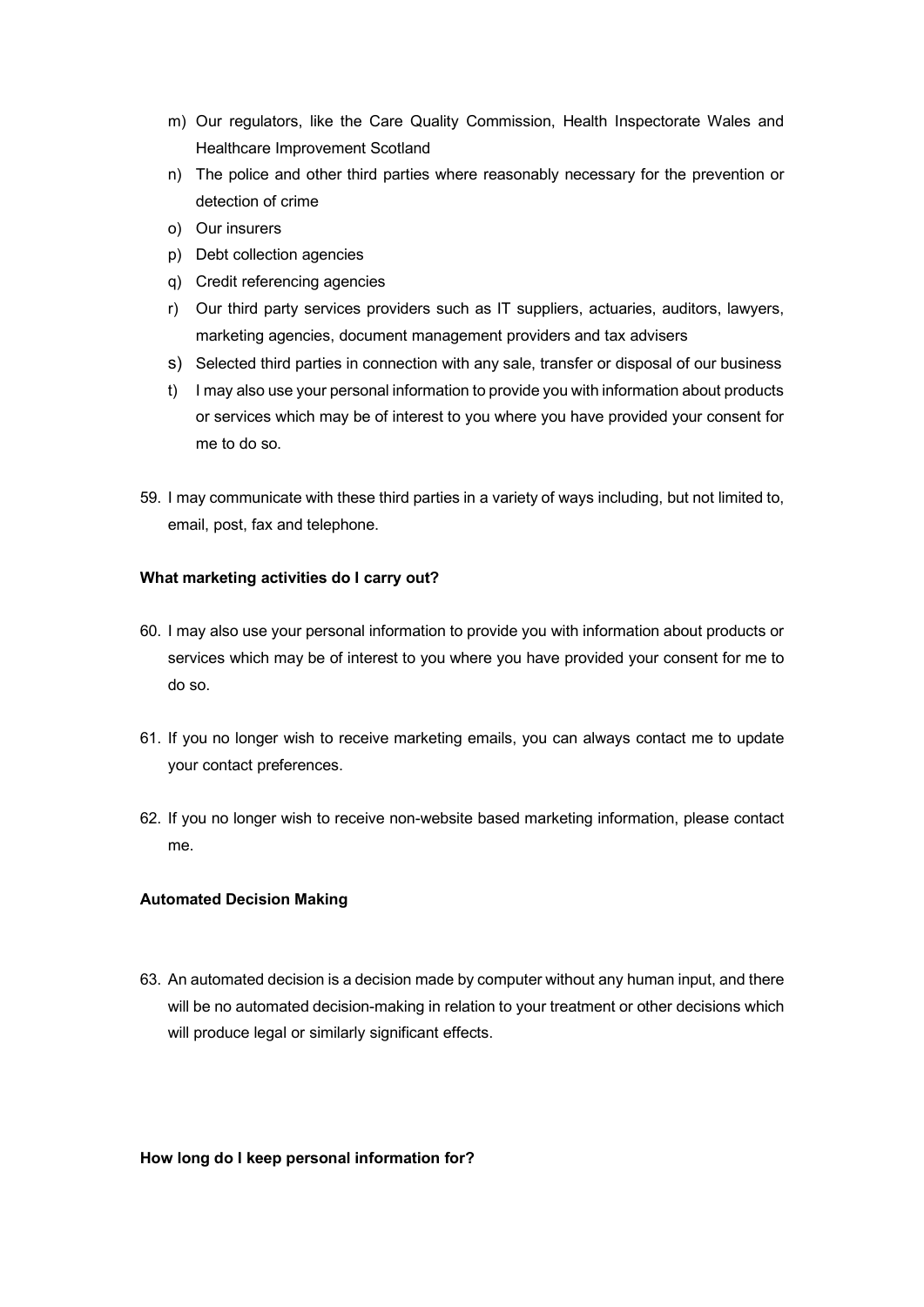- 64. I will only keep your personal information for as long as reasonably necessary to fulfil the relevant purposes set out in this Privacy Notice and in order to comply with my legal and regulatory obligations.
- 65. If you would like further information regarding the periods for which your personal information will be stored, please contact me.

### **International data transfers**

- 66. I (or third parties acting on my behalf) may store or process information that we collect about you in countries outside the European Economic Area ("**EEA**"). Where I make a transfer of your personal information outside of the EEA I will take the required steps to ensure that your personal information is protected.
- 67. I will only do so to the extent that it is relevant and necessary. Under certain circumstances, I may request your consent for such a transfer.
- 68. If you would like further information regarding the steps I take to safeguard your personal information, please contact me.
- 69. Please note that we have listed above the current common transfers of personal data outside of the EEA but it may be necessary, in future, to transfer such data for other purposes. In the event that it is necessary to do so, we will update this Privacy Notice.

#### **Your rights**

- 70. Under data protection law you have certain rights in relation to the personal information that I hold about you. These include rights to know what information I hold about you and how it is used. You may exercise these rights at any time by contacting me using the details provided at section 3 above.
- 71. There will not usually be a charge for handling a request to exercise your rights.
- 72. If I cannot comply with your request to exercise your rights we will usually tell you why.
- 73. There are some special rules about how these rights apply to health information as set out in legislation including the Data Protection Act (current and future), the General Data Protection Regulation as well as any secondary legislation which regulates the use of personal information.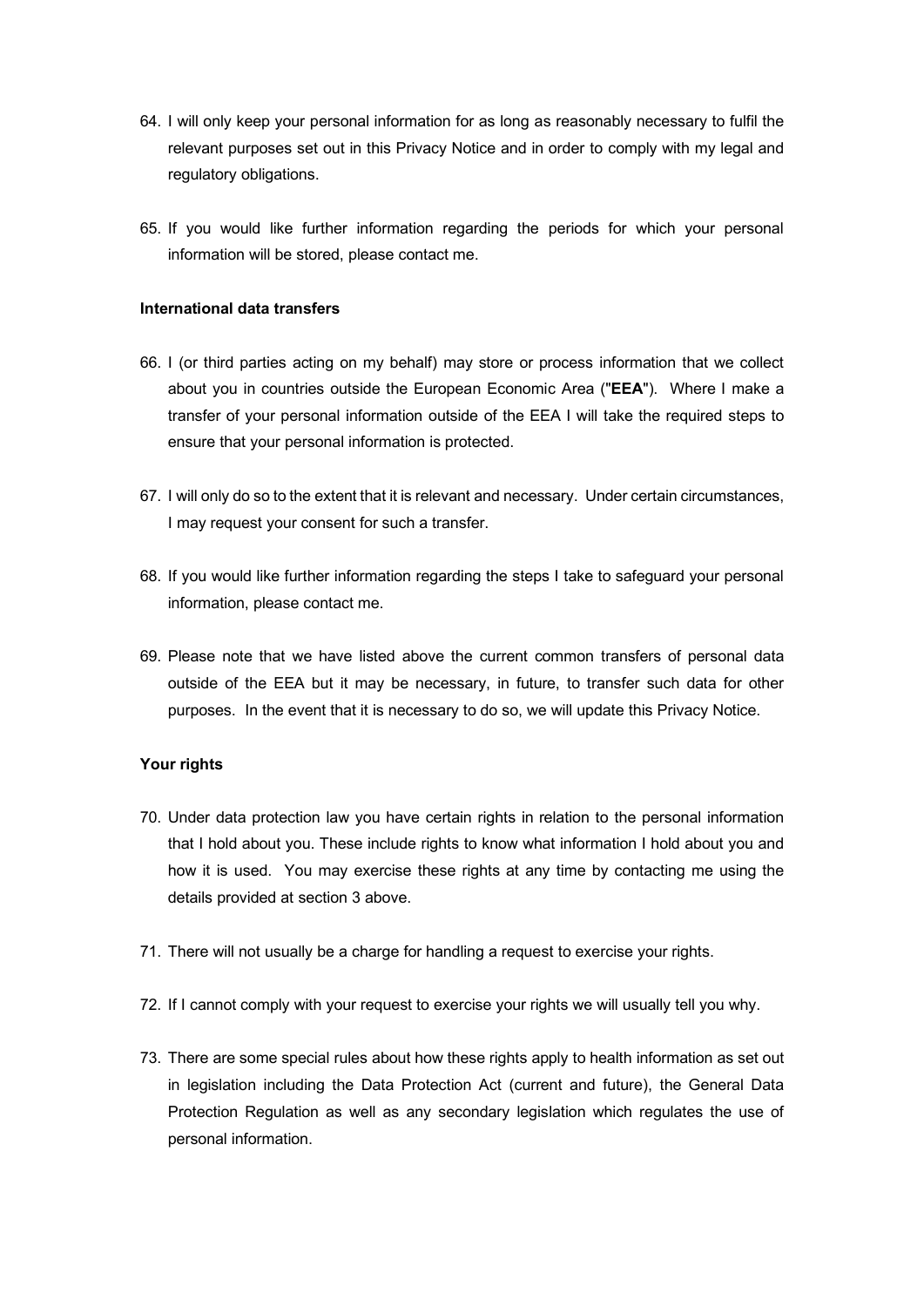74. If you make a large number of requests or it is clear that it is not reasonable for me to comply with a request then we do not have to respond. Alternatively, I can charge for responding.

# **Your rights include:**

# *The right to access your personal information*

- 75. You are usually entitled to a copy of the personal information I hold about you and details about how I use it.
- 76. Your information will usually be provided to you in writing, unless otherwise requested. If you have made the request electronically (e.g. by email) the information will be provided to you by electronic means where possible.
- 77. Please note that in some cases I may not be able to fully comply with your request, for example if your request involves the personal data of another person and it would not be fair to that person to provide it to you.
- 78. You are entitled to the following under data protection law.
	- 1. Under Article 15(1) of the GDPR I must usually confirm whether I have personal information about you. If I do hold personal information about you I usually need to explain to you:
		- i. The purposes for which I use your personal information
		- ii. The types of personal information I hold about you
		- iii. Who your personal information has been or will be shared with, including in particular organisations based outside the EEA.
		- iv. If your personal information leaves the EU, how I will make sure that it is protected
		- v. Where possible, the length of time I expect to hold your personal information. If that is not possible, the criteria I use to determine how long I hold your information for
		- vi. If the personal data I hold about you was not provided by you, details of the source of the information
		- vii. Whether I make any decisions about you solely by computer and if so details of how those decision are made and the impact they may have on you
		- viii. Your right to ask me to amend or delete your personal information
		- ix. Your right to ask me to restrict how your personal information is used or to object to my use of your personal information
		- x. Your right to complain to the Information Commissioner's Office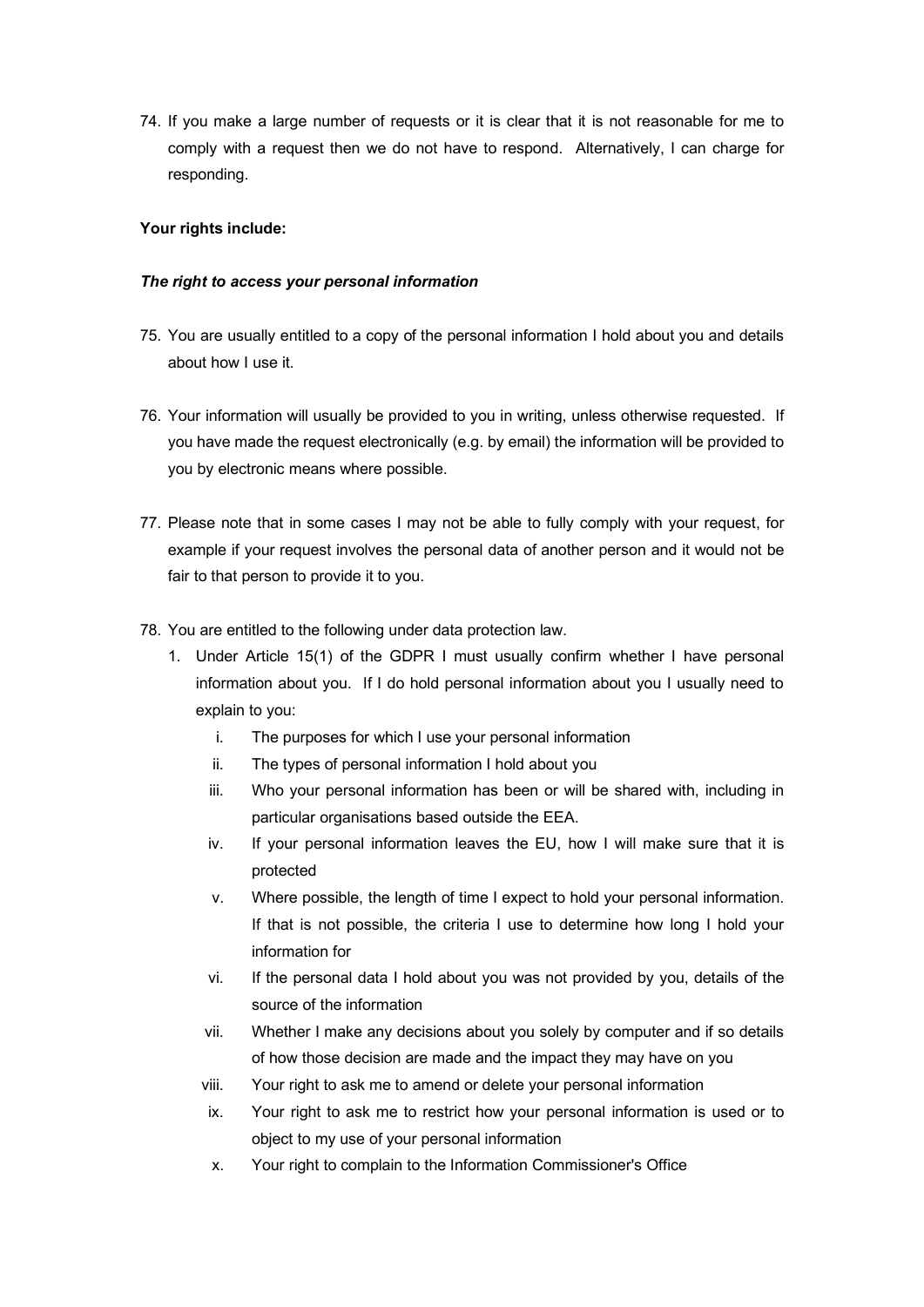2. I also need to provide you with a copy of your personal data, provided specific exceptions and exemptions do not apply.

# *The right to rectification*

79. I take reasonable steps to ensure that the information I hold about you is accurate and complete. However, if you do not believe this is the case, you can ask me to update or amend it.

### *The right to erasure (also known as the right to be forgotten)*

- 80. I may update this Privacy Notice from time to time to ensure that it remains accurate, and the most up-to-date version can always be found at www.londonupperlimb.co.uk. In the event that there are any material changes to the manner in which your personal information is to be used then I will provide you with an updated copy of this Privacy Notice.
- 81. In some circumstances, you have the right to request that I delete the personal information I hold about you. However, there are exceptions to this right and in certain circumstances I can refuse to delete the information in question. In particular, for example, I do not have to comply with your request if it is necessary to keep your information in order to perform tasks which are in the public interest, including public health, or for the purposes of establishing, exercising or defending legal claims.

# *The right to restriction of processing*

82. In some circumstances, I must "pause" our use of your personal data if you ask me to do so, although I do not have to comply with all requests to restrict my use of your personal information. In particular, for example, I do not have to comply with your request if it is necessary to keep your information in order to perform tasks which are in the public interest, including public health, or for the purposes of establishing, exercise or defending legal claims.

# *The right to data portability*

83. In some circumstances, I must transfer personal information that you have provided to you or (if this is technically feasible) another individual/ organisation of your choice. The information must be transferred in an electronic format.

#### *The right to object to marketing*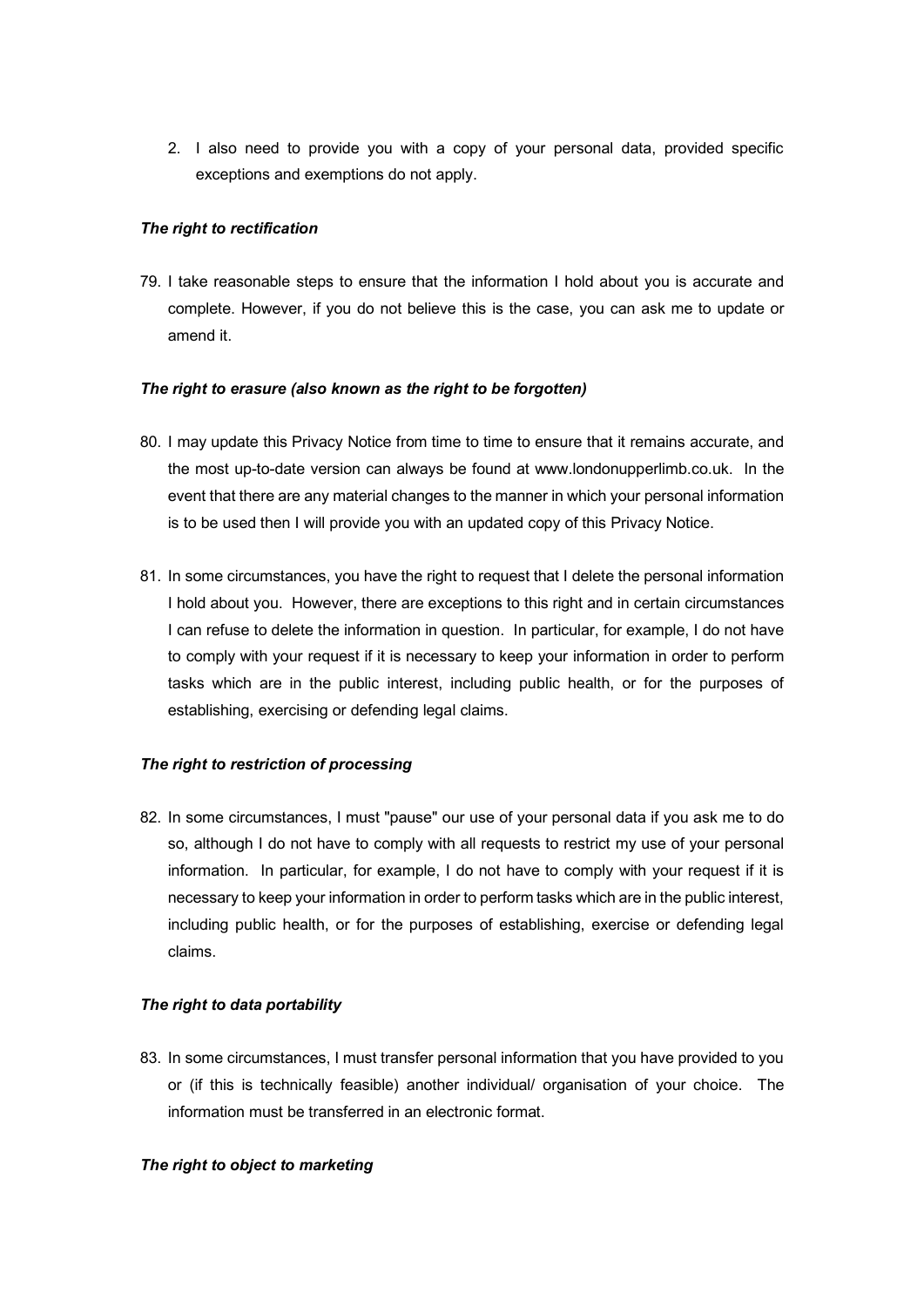84. You can ask me to stop sending you marketing messages at any time and I must comply with your request. You can do this by contacting me.

# *The right not to be subject to automatic decisions (i.e. decisions that are made about you by computer alone)*

- 85. You have a right to not be subject to automatic decisions (i.e. decisions that are made about you by computer alone) that have a legal or other significant effect on you.
- 86. Please see section 63 for detail about when we may make automatic decisions about you.
- 87. If you have been subject to an automated decision and do not agree with the outcome, you can challenge the decision.

### *The right to withdraw consent*

88. In some cases I may need your consent in order for my use of your personal information to comply with data protection legislation. Where we do this, you have the right to withdraw your consent to further use of your personal information. You can do this by contacting me.

#### *The right to complain to the Information Commissioner's Office*

- 89. You can complain to the Information Commissioner's Office if you are unhappy with the way that I have dealt with a request from you to exercise any of these rights, or if you think I have not complied with our legal obligations.
- 90. More information can be found on the Information Commissioner's Office website: https://ico.org.uk/
- 91. Making a complaint will not affect any other legal rights or remedies that you have.

# **National Data Opt-Out Programme**

92. NHS Digital is currently developing a national programme which will go live on 25 May 2018, pursuant to which all NHS patients will be able to log their preferences as to sharing of their personal information. All health and care organisations will be required to uphold patient choices, but only from March 2020. In the meantime you should make me aware directly of any uses of your data to which you object.

#### **Updates to this Privacy Notice**